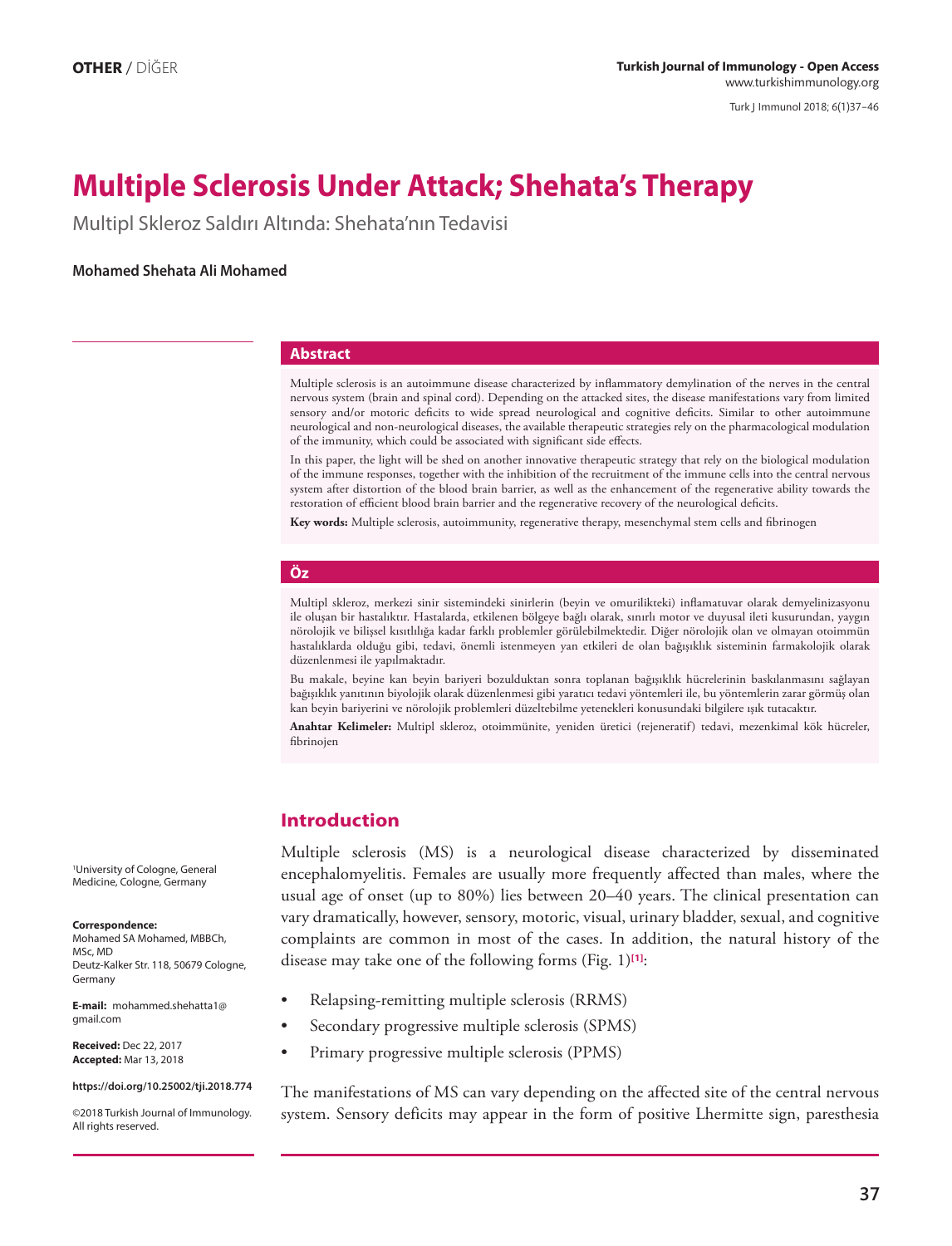

**Figure 1.** Diagrammatic representation of the common forms of MS. Relapsing remitting MS, where the disease symptoms occur in the form of attacks, in between the patient can be completely or partially free of symptoms. Secondary progressive MS, where the symptoms in between the attacks are progressively increasing. Primary progressive MS, where the symptoms progress from the disease onset without symptoms-free intervals.

and/or neuralgia. Motor deficits such as weakness, wasting, spasms, or paralysis could be manifested. Optic neuritis, double vision and other visual disturbances are also common manifestations. Ataxia, nystagmus, dysarthria and/or intention tremors represents the cerebellar involvement. Urinary bladder and intestinal disturbances could be frequently seen in MS, in the form of retention, urgency, incontinence and/or diarrhea versus constipation. Swallowing and/or respiratory complaints can indicate brain stem involvement. Erectile dysfunctions and/or epilepsy could also occur. Psychological manifestations, such as depression, fatigue, memory affection, concentration problems and/or emotional affection are also possible consequences of MS.**[2]**

# **Pathogenesis of MS**

Multiple sclerosis disease manifestations are the result of CNS inflammation, where the exact trigger for those inflammatory reactions is not known. Genetic, environmental and infectious factors may play an important role in the disease development. The current available knowledge about the disease pathogenesis are mainly based on the studies applied on the animal model for human MS, known as the experimental autoimmune encephalomyelitis (EAE). The inflammatory reactions resulting in MS involve the activation of both innate and adaptive immune systems. The innate system is activated through the activation of toll-like receptors (TLRs), which prime intracellular macromolecules, called inflammasomes. The stimulated TLRs and inflammasomes

result in increased cytokine production that activate various inflammatory cells and immune pathways, including regulatory and memory cells. Stimulated by the inflammatory cytokines, antigen presenting cells and macrophages, the adaptive immune system, composed mainly of the lymphocytic cells, comes in charge.**[2,3]**

In general, the immune reaction trigger, and accordingly the released cytokines, determine the immune cells in charge of the adaptive immune system. Extra-cellular antigens and certain cytokines give the B lymphocytes the upper hand, which is called humoral immune response. Intra-cellular processed antigens stimulate the release of special cytokines that mainly recruite T lymphocytes.**[2,3]**

In MS, evidence of the involvement of both B–and T– lymphocytes in the disease pathogenesis has been reported. The presence of immunoglobulins in the cerebrospinal fluid (CSF), proved by the oligoclonal bands, is a marker for MS diagnosis. Meanwhile, the intra-CNS migration and recruitment of various inflammatory cells and T lymphocytes that attack the neurons at the affected sites, leading to demyelination, is responsible for the various disease symptoms.**[2,3]**

As the risk of MS increases with the positive family history for the disease (40 fold increased risk among first degree relatives of patients), the genetic factors seem to play an important role in the disease pathogenesis, which could be summarized in localized damage of the blood brain barrier (resulting in the disseminated nature of the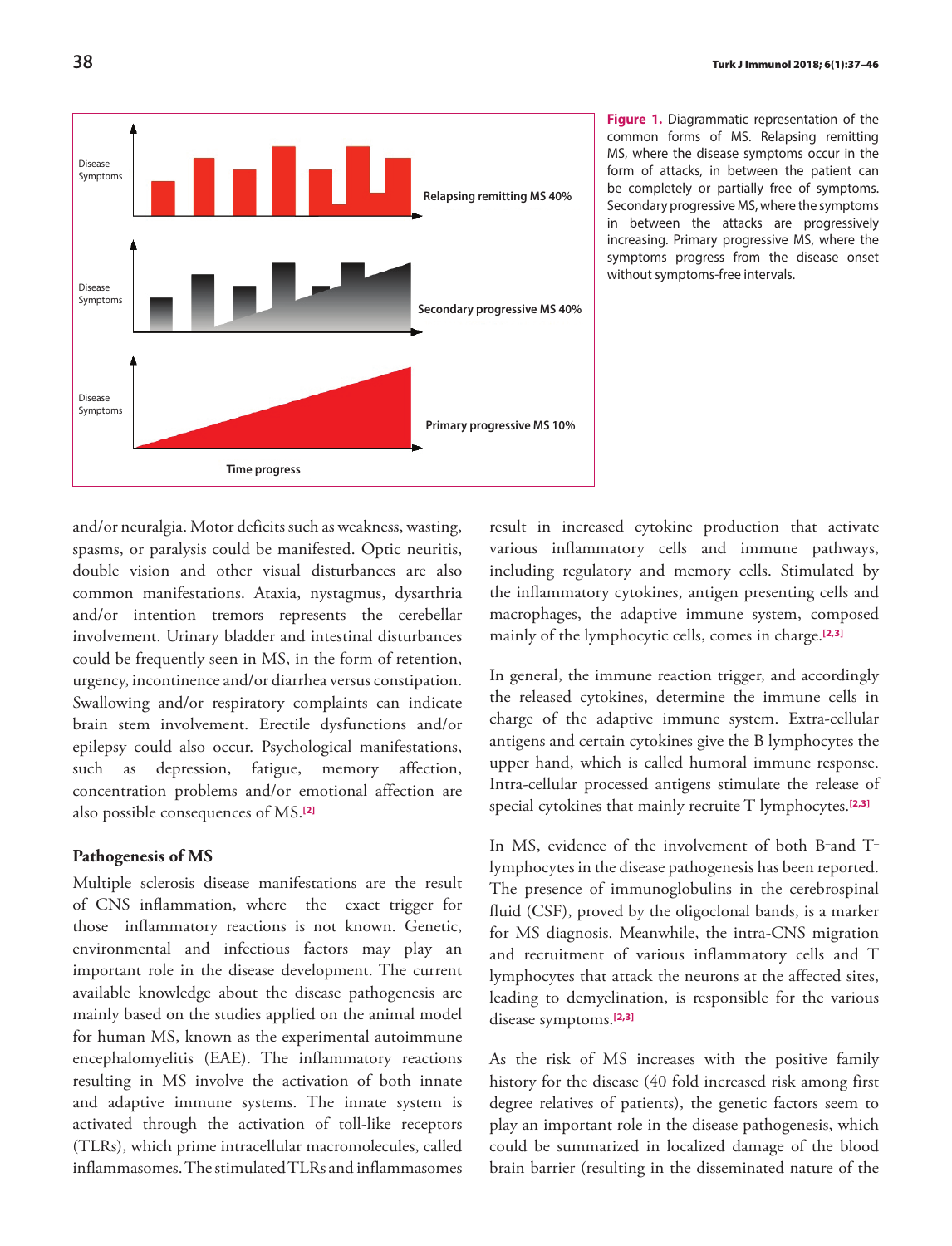disease) and the localized migration, and thus, activation of the inflammatory cells, mainly antigen presenting cells and both T and B lymphocytes. The HLA locus on chromosome 6p21, containing the DR antigens could be linked to an increased risk of MS. Environmental factors that play a role in most of the diseases of the autoimmune nature may also contribute to MS pathogenesis, such as viral infections and vitamin D deficiency.**[2,3]**

## **Treatment of MS**

As the pathogenesis of MS involves immunological reactions, where the immune cells (lymphocytes) attack the blood brain barriers and the central nervous system, leading to demyelinating lesions that could be detected in magnetic resonance imaging (MRI), macrophages, T lymphocytes, and B lymphocytes have been reported to be the main mediators of the pathogenesis of MS. Thus, almost all the therapeutic strategies of the disease rely on the control of the functions of those cells (Table 1). However, the treatment of MS might be more effective and less side effects-associated, if the homing of the immune cells to the nervous system is blocked.**[3]**

## **The treatment of MS may be summarized as following:**

## *Treatments for MS attacks*

Corticosteroids, such as oral prednisone and intravenous methylprednisolone, are prescribed to reduce nerve inflammation. Plasmapheresis may be used if the symptoms are new, severe and haven't responded to steroids.

### *Treatments to modify the disease progression*

For primary-progressive MS, ocrelizumab (Ocrevus) is the only FDA-approved disease-modifying therapy. It slows

| <b>Table 1.</b> Currently approved anti-MS medications |                                                                                                                                                            |                                                                                                                                                                   |
|--------------------------------------------------------|------------------------------------------------------------------------------------------------------------------------------------------------------------|-------------------------------------------------------------------------------------------------------------------------------------------------------------------|
| Drug                                                   | <b>Mechanism of action</b>                                                                                                                                 | Unfavorable effects                                                                                                                                               |
| <b>First line medications</b>                          |                                                                                                                                                            |                                                                                                                                                                   |
| Interferon beta                                        | Shifts the cytokine profile towards the<br>anti-inflammatory side                                                                                          | The development of neutralizing antibodies<br>No efficiency against progressive forms of the disease<br>Elevated liver enzymes and depressed bone marrow function |
| Glatiramer acetate                                     | Probably related to enhancing the<br>activity of Th2 cells secreting anti-<br>inflammatory cytokines                                                       | Skin reaction at the site of injection, systemic reaction<br>Lymphadenopathy, dyspnea and lipoatrophy                                                             |
| Teriflunomide                                          | May inhibit the proliferation of<br>lymphocytes                                                                                                            | Serious infections, elevated alanine transaminase, hypertension<br>and decreased leukocyte count, up to pancytopenia                                              |
| Dimethyl fumarate                                      | Modulates the immune response<br>towards the anti-inflammatory<br>properties                                                                               | Abdominal pain<br>Diarrhea<br>Leukopenia<br>Lymphocytopenia<br>Elevated liver transaminases                                                                       |
| <b>Second line medications</b>                         |                                                                                                                                                            |                                                                                                                                                                   |
| Fingolimod                                             | Reduces the mobilization of<br>lymphocytes from the lymph nodes                                                                                            | Serious infections<br>Transient bradycardia<br>Atrioventricular block<br>Elevated liver enzymes<br>Macular edema                                                  |
| Natalizumab                                            | Blockes the migration of the<br>inflammatory cells into the CNS                                                                                            | Increased risk of progressive multifocal leukoencephalopathy<br>Prolonged severe lymphopenia<br>Development of neutralizing antibodies                            |
| Alemtuzumab                                            | Mediates the cytolysis and the<br>complement-mediated lysis of T and B<br>lymphocytes                                                                      | May induce secondary autoimmunity                                                                                                                                 |
| Mitoxantrone                                           | Functions as anti-proliferative and<br>apoptosis-inducing in:<br>T-lymphocytes<br><b>B-lymphocytes</b><br>Macrophages & other antigen-<br>presenting cells | Urinary tract infections<br>Elevated liver enzymes<br>Leukopenia<br>Amenorrhoea<br>Acute promyelocytic leukaemia<br>Cardiotoxicity with overdoses                 |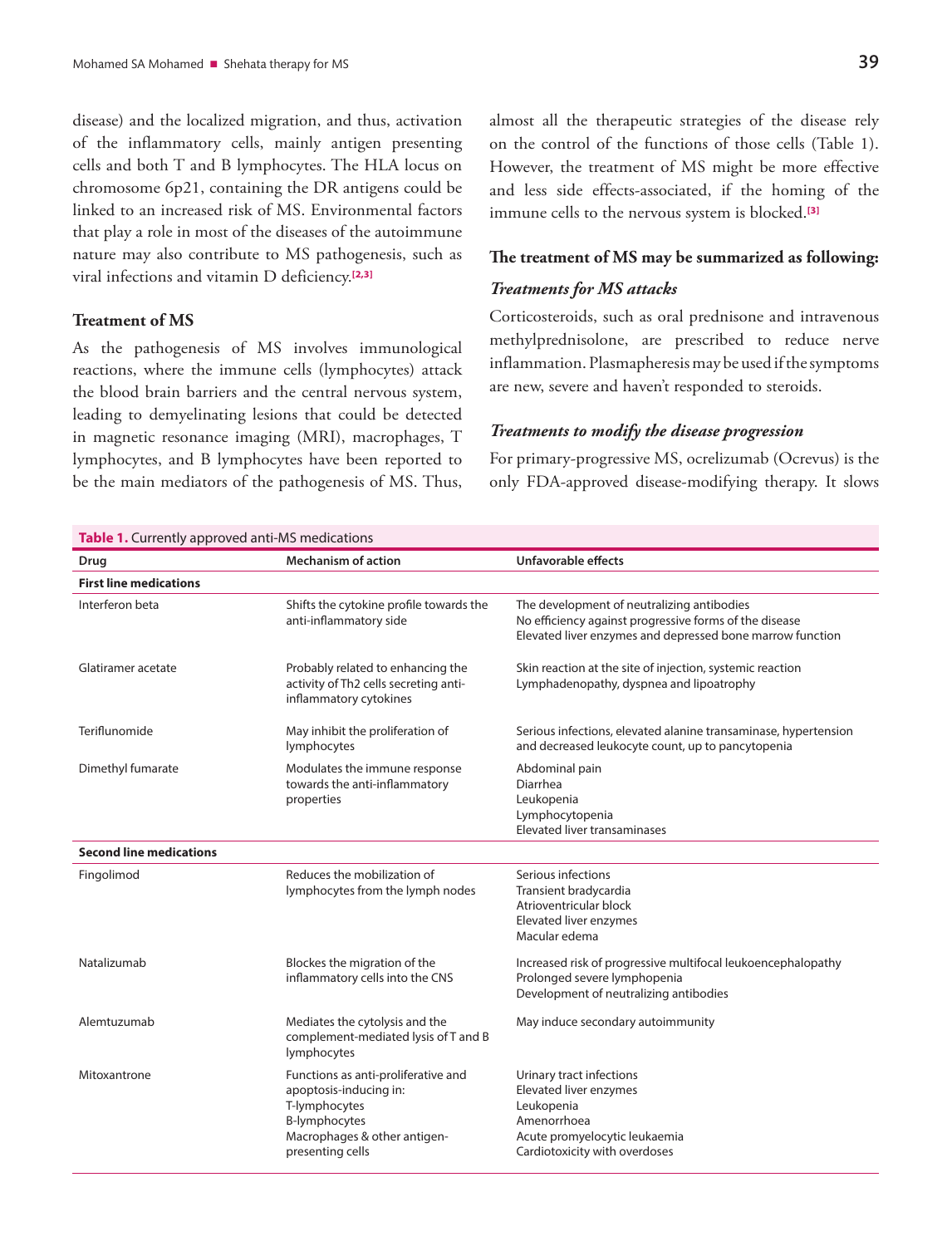worsening of disability in people with this type of MS. For relapsing-remitting MS, several disease-modifying therapies are available.

### **First-line medications against MS**

**Interferon beta (IFN-**β**),** which is predominantly produced by fibroblasts have capacity to shift the cytokine profile towards the anti-inflammatory side. IFN-β also inhibits the proliferation and migration of lymphocytes into the CNS. For MS therapy, recombinant IFN-β-1b in a dose of 250 μg subcutaneously every other day or IFN-β-1a in a dose of 30 μg intramuscularly once weekly, or subcutaneously at doses of 22 or 44 μg three times a week, could be used. The application of IFN-β therapy has proved efficiency in decreasing the relapse rate by 30–34%. However, the use of IFN-β is associated with the development of neutralizing antibodies and has no efficiency against progressive forms of the disease. Up to 50–75% of the patients treated with IFN-β developed flu-like symptoms. In addition, IFN-β therapy has been associated with elevated liver enzymes and depressed bone marrow function, which may increase the risk of cancer and infections.**[4–8]**

**Glatiramer acetate** is a synthetic polypeptide, which resembles the myelin basic protein and is administered through subcutaneous injections at 20 mg per day. The mechanism of action of glatiramer acetate is not fully understood, but it is probably related to enhancing the activity of Th2 cells, which gives the anti-inflammatory cytokines the upper hand. Glatiramer acetate therapy has showed 29% reduction of the annual relapsing rate, however, no evidence of efficiency in secondary progressive or primary progressive was shown. The most frequent side effects reported with the use of glatiramer acetate are skin reaction at the site of injection in 65% of cases, systemic reaction in 15% of cases, lymphadenopathy, dyspnea and lipoatrophy, which is irreversible.**[9–13]**

**Teriflunomide** is an immunomodulatory agent that is selectively and reversibly able to inhibit the mitochondrial enzyme dihydroorotate dehydrogenase, which is required for *de novo* pyrimidine synthesis. In this way, it may inhibit the proliferation of lymphocytes. It is used as tablets, in a dose of 14 mg once daily. Teriflunomide therapy in MS has the ability to reduce the relapse rate by 31–36% and the rate of disability progression by 26–27%. While no data is currently available regarding the efficiency of teriflunomide with progressive MS forms, its major side effects include serious infections, elevated alanine transaminase, hypertension and decreased leucocyte count and pancytopenia.**[14–16]**

**Dimethyl fumarate** modulates the immune response towards the anti-inflammatory properties, mainly through the activation of the nuclear factor (erythroid-derived 2)-like 2 (Nrf2) transcriptional pathway. The drug is administered in a dose of 240 mg twice daily. The use of dimethyl fumarate can reduce the remission rate by 44– 53%, the rate of disability progression by 22–32% and the MRI gadolinium-enhancing lesions by about 75–94%. The major side effects associated with the use of dimethyl fumarate are abdominal pain, diarrhea, leukopenia, lymphocytopenia and elevated liver transaminases.**[17–21]**

## **Second-line medications**

**Fingolimod** 5 mg/day is a modulator of sphingosine 1-phosphate receptor (S1PR), reducing the mobilization of the lymphocytes from lymph nodes. Though fingolimod can reduce the relapsing rate by about 55%, it is not reported to be effective against the primary or the secondary progressive forms of the disease. Its main adverse effects are serious infections, transient bradycardia, atrioventricular block, elevated liver enzymes and macular edema.**[22–24]**

**Natalizumab** is a blocking monoclonal antibody against  $\alpha$ 4-integrin, thus, blocking the migration of the inflammatory cells into the CNS. The dose of natalizumab is 300 mg i.v. Infusion every 4 weeks. Natalizumab therapy has been associated with 68% reduction of the annual relapse rate and 54% reduction of the disability progression rate. However, its major side effect is the increased risk of progressive multifocal leukoencephalopathy, especially in anti-John Cunningham virus antibody positive patients, and prolonged severe lymphopenia. In addition, natalizumab is immunogenic in some patients, which leads to the development of neutralizing antibodies, decreasing the efficacy of the therapy.**[25–28]**

**Alemtuzumab,** an anti-CD52 recombinant monoclonal antibody, that mediates the cytolysis and the complementmediated lysis of T and B lymphocytes. Thus, it reduces the relapse potential and disease progression in MS. Alemtuzumab is used as an intravenous infusion of 12 mg/ day for five consecutive days followed by 12 months pause, before the infusion of another 12 mg/day for 3 successive days. Additional doses could be added, however, the drug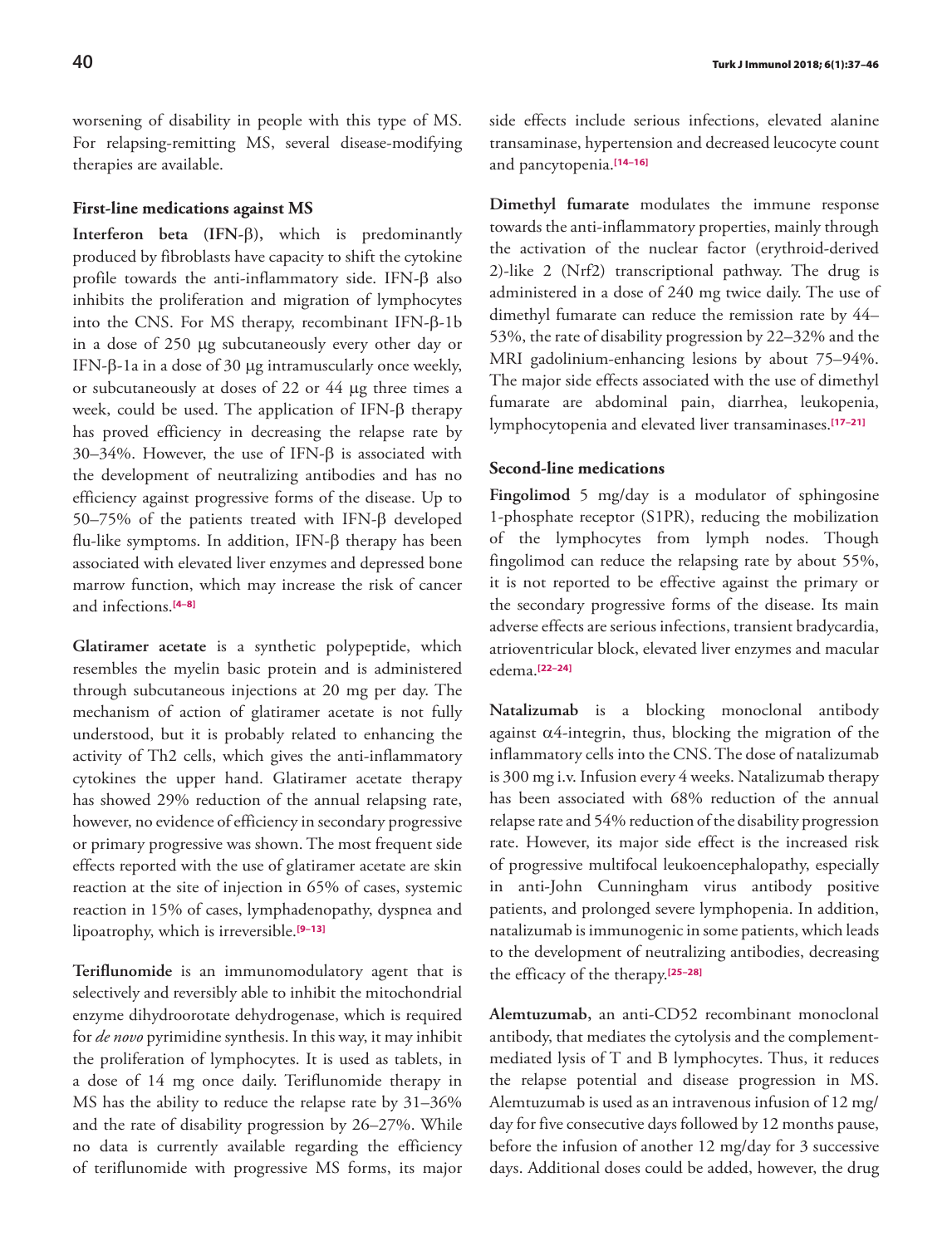has the potential to induce secondary autoimmunity, which limits its usability as a first line therapy.**[29–34]**

**Mitoxantrone** is a synthetic anthracenedione derivative that functions as anti-proliferative and apoptosis-inducing in T lymphocytes, B lymphocytes, macrophages and other antigen-presenting cells. The treatment with mitoxantrone showed significant reduction in the relapsing rate (up to 60–70% ). However, major side effects associated with its use include urinary tract infections, elevated liver enzymes, leucopenia, amenorrhea and acute promyelocytic leukemia. In addition, its maximum cumulative dose should not exceed 120–140 mg/m2 of body surface, in order to avoid cardiotoxicity.**[35–39]**

#### **An innovative thinking**

The blood brain barrier (BBB) is a mechanical and functional barrier between the systemic circulation and the central nervous system that is composed of three cellular elements; the endothelial cells connected with their tight junctions, astrocyte end-feet, and pericytes. BBB allows the though regulation of the movement of molecules, ions, and cells between the blood and the CNS. This tightly regulates the CNS homeostasis, which is essential for the proper neuronal function, and the protection of the CNS from toxins, pathogens, inflammation, injury, and disease. The loss of some of the barrier properties of the BBB is a major component of the pathogenesis of many neurodegenerative and inflammatory diseases. A major step of the pathogenesis of MS and any other autoimmunity-based CNS inflammatory disease, is the recruitment of the inflammatory cells across the injured or activated BBB.**[40]**

Fibrinogen (FB) is a glycoprotein, which is a hexamer, containing two sets of three different chains (α, β, and γ), linked to each other by disulfide bonds. FB plays an important role in coagulation cascade, where it can form bridges between platelets, by binding to their GpIIb/IIIa surface membrane proteins, in addition to the major role, where prothrombin is converted into thrombin, which then converts the soluble FB (sFB) into insoluble fibrin strands that are then cross-linked by factor XIII to form the blood clot.**[41]**

Many studies have confirmed FB as a pro-inflammatory effector. In addition to its ability to stimulate the proliferation of B-lymphocytes, T-lymphocytes and monocytes**[42]**, immobilized FB and fibrin have high

affinity to macrophage antigen 1 (MAC-1) and can activate neutrophils and monocytes.**[43–45]** In neutrophils, FB/MAC-1 interaction activates the NF-κB pathway, which is an anti-apoptotic and inflammatory cytokineinducing pathway.**[43]**

#### **Role of Fibrinogen in Multiple Sclerosis**

Deposition of fibrinogen (FB) in the CNS, after the disruption of the blood brain barriers, has been reported to induce immune reactions and increased recruitment of macrophages and lymphocytes into the CNS, which leads to demyelination. Fibrinogen has the ability to stimulate and recruit the CD11b+ antigen-presenting cells, which enhances the recruitment and activation of myelin antigen-specific Th1 cells. In addition, the interaction between FB and αM βII-integrin receptor results in the activation of Talin-1, which interacts with Rap-1 and is essential for adhesion, migration and phagocytosis activity of antigen-presenting cells and lymphocytes.**[46]**

Although there is a strong evidence that fibrinogen plays an important pro-inflammatory role in the development of MS, this might be limited to the deposited FB (insoluble FB), which is out of doubt incorporated in the recruitment of lymphocytes and macrophages. Thus, the sequence of events in this regards might be simplified as disruption of the BBB  $\rightarrow$  leakage of FB into CSF  $\rightarrow$  perivascular deposition of  $FB \rightarrow$  recruitment and chemotaxis of macrophages, T-and B-lymphocytes, which produce inflammatory cytokines and attack the myelin sheathes. This hypothesis might be supported by the finding that the fibrinogen leakage into CSF was not reported during the remission, but coincides with the fulminant MS.**[47]**

In contrast with the pro-inflammatory effects of immobilized FB/fibrin, sFB has the ability to inhibit lymphocytic antigen 1-dependent binding to the intracellular adhesion molecule 1 (ICAM-1) through a direct interaction with ICAM-1**[48]**, and to reduce interleukin (IL) 8-activated neutrophils binding to ICAM-1-expressing cells, in addition to reducing the binding of neutrophils to TNFα-activated endothelium to 40%, under flow conditions.**[46]**

Accordingly, blocking the pro-inflammatory functions of FB would ideally protect against its role in the recruitment of the inflammatory cells into CNS, which coincidence with disease progression and or exacerbation, without affecting its other vital functions, such as its role in the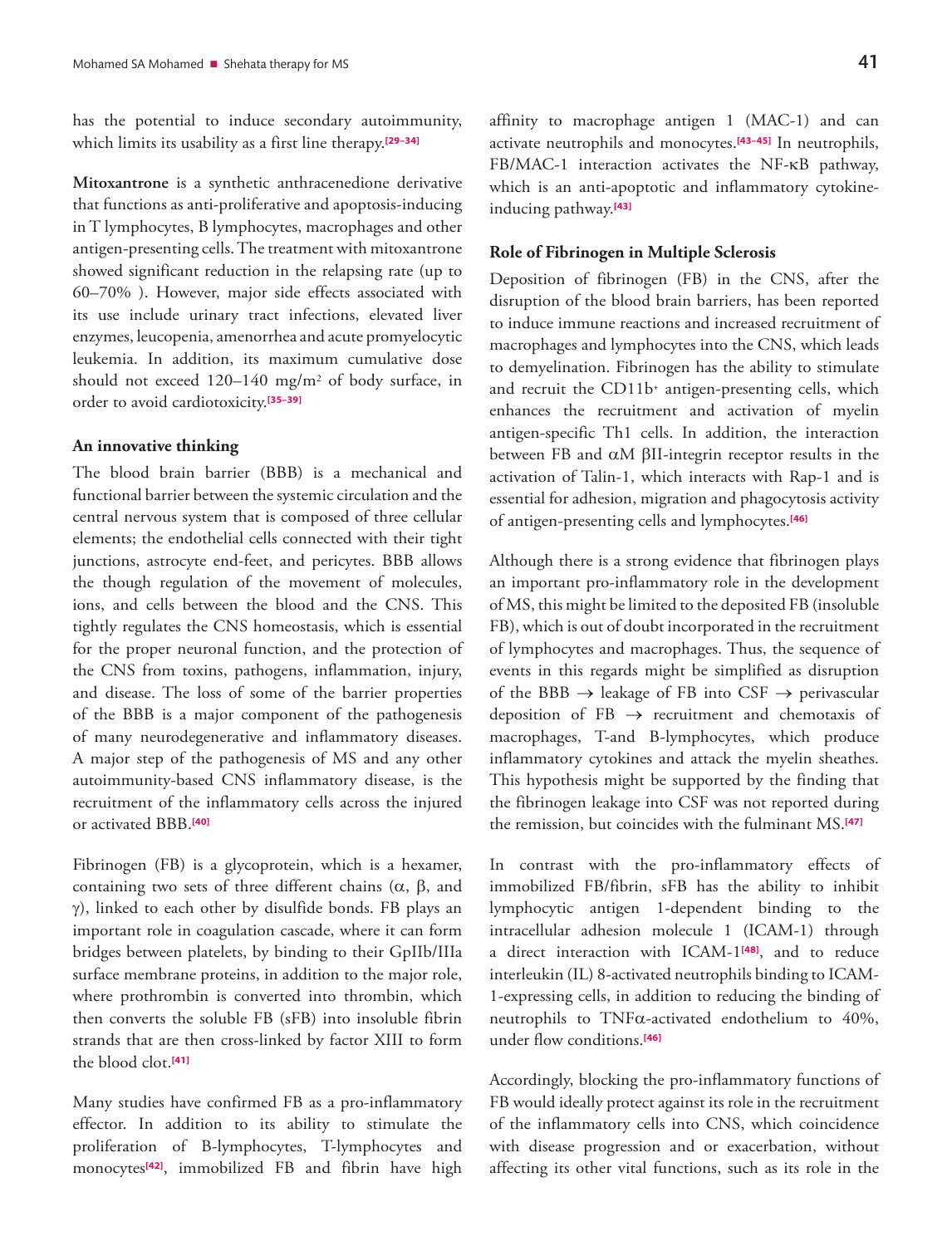coagulation homeostasis. A monoclonal antibody, capable of binding the YC domain of FB, is able to inhibit the microglial adhesion and the Mac-1 binding to FB, which would significantly modify the symptoms of MS.**[49]**

## **Role of mesenchymal stem cells (MSCs)**

Mesenchymal stem cells (MSCs) are multipotent stromal cells that could be derived from adult bone marrow, as well as other tissues. These cells have the ability to differentiate into many cell lines, including neurons, which gives a great hope that MSCs could be a magic regenerative therapy to restore and correct any neurological deficit that results from nervous system injury or degenerative diseases. MSCs can play an important role in neurogenesis, gliogenesis, remyelination and neural plasticity. The role of MSCs in MS and other autoimmune or inflammatorybased neurological diseases could be more significant and double faced. The disease manifestations and progression in MS are based on the neurological deficits that manifest (and stay after) with the inflammatory neurological injury. MSCs have the unique ability to restore the deficits through the regenerative differentiation ability, in addition to the control and or prevention of the autoimmune and inflammatory condition.**[50,51]**

Mesenchymal stem cells are very tolerated by the immune system, where they can attenuate the immunity through modulating T cell activation and proliferation, either by a direct cell-cell interaction or via soluble factors. In addition, this action is independent on the major histocompatibility (MHC) matching because MSCs are characterized by low expression level of MHC I and II, and lack the T cell costimulating molecules CD80 and CD86. Moreover, the transplantation of allograft MSCs is used for the attenuation of the graft versus host reaction.**[52]**

Recent studies have confirmed the principle that neurogenesis continues to take place during the adulthood as well. Neural stem cells (NSCs) take responsibility of this function, but lack the ability of self-renewal and multipotency. Although the neuronal stem cells develop originally from the ectodermal niche, while MSCs belong to the mesoderm, both cell types secrete many relevant growth factors, such as the nerve growth factor (NGF), the glial derived neurotrophic factor (GDNF), and the brain derived neurotrophic factor (BDNF). In addition, MSCs have shown great potential to differentiate into functional neurons. Moreover, MSCs secrete many immunomodulatory factors that include IL10, transforming growth factor β (TGFβ), prostaglandin E2 (PGE2) and vascular endothelial growth factor (VEGF).**[51,52]**

IL10 is one of the major anti-inflammatory cytokine that down regulates the expression of cytokines in the T helper-1 cells, as well as the major histocompatibility class-II antigens and costimulatory molecules on the surface of macrophages. Moreover, IL10 antagonizes the activity of NF-κB and is capable of suppressing the production of IL8 in a dose dependent manner.**[53,54]** While the adhesiveness of the BBB-forming cells increases significantly upon IL1β, TNFα, IFNγ, and Lipopolysaccharide stimulation, which increases the leukocyte (macrophages and lymphocytes) migration into the CNS, TGFβ, secreted by MSCs, has the ability to block these effects in a dose dependent manner.**[55]** PGE2 functions towards the inhibition of the proliferation, differentiation and function of the antigen presenting, as well as the cytotoxic cells, including the dendritic cells, macrophages and natural killer (NK) cells. **[56]** Meanwhile VEGF has neuroprotective effects, where it enhances the survival of Schwann cells and cerebellar granule neurons, and protects against the degeneration of the motor neurons.**[57]** Thus, the use of MSCs in the cases of MS, and other autoimmune based CNS diseases, could work towards the attenuation of the aggressive immune reactions, together with the potential regenerative recovery of the deficits.

Connick et al from the university of Cambridge have conducted a clinical trial to assess the safety and efficiency of the intravenous administration of MSCs for the treatment of the secondary progressive MS. The use of 1.6x106 cells per kg bodyweight via intravenous route was able to improve the visual manifestations of disease without any reported serious side effects.**[58]**

A phase II open-label clinical trial for MSC therapy in secondary progressive MS (SPMS) (ClinicalTrials.gov, NCT00395200) included 10 patients of about 14.4 years average duration of disease progression. The patients received an intravenous dose of 1–2x106 cells/Kg body weight. The patients showed a statistically significant improvement of the visual acuity and visual evoked potentials, however without significant effects on color vision, visual field, macular volume, retinal nerve fiber layer thickness or optic nerve magnetization transfer ratio. The study confirmed the safety of MSCs therapy in MS.**[59]**

Another phase I open-label clinical trial in 2014, where autologous mesenchymal stem cell-neural progenitors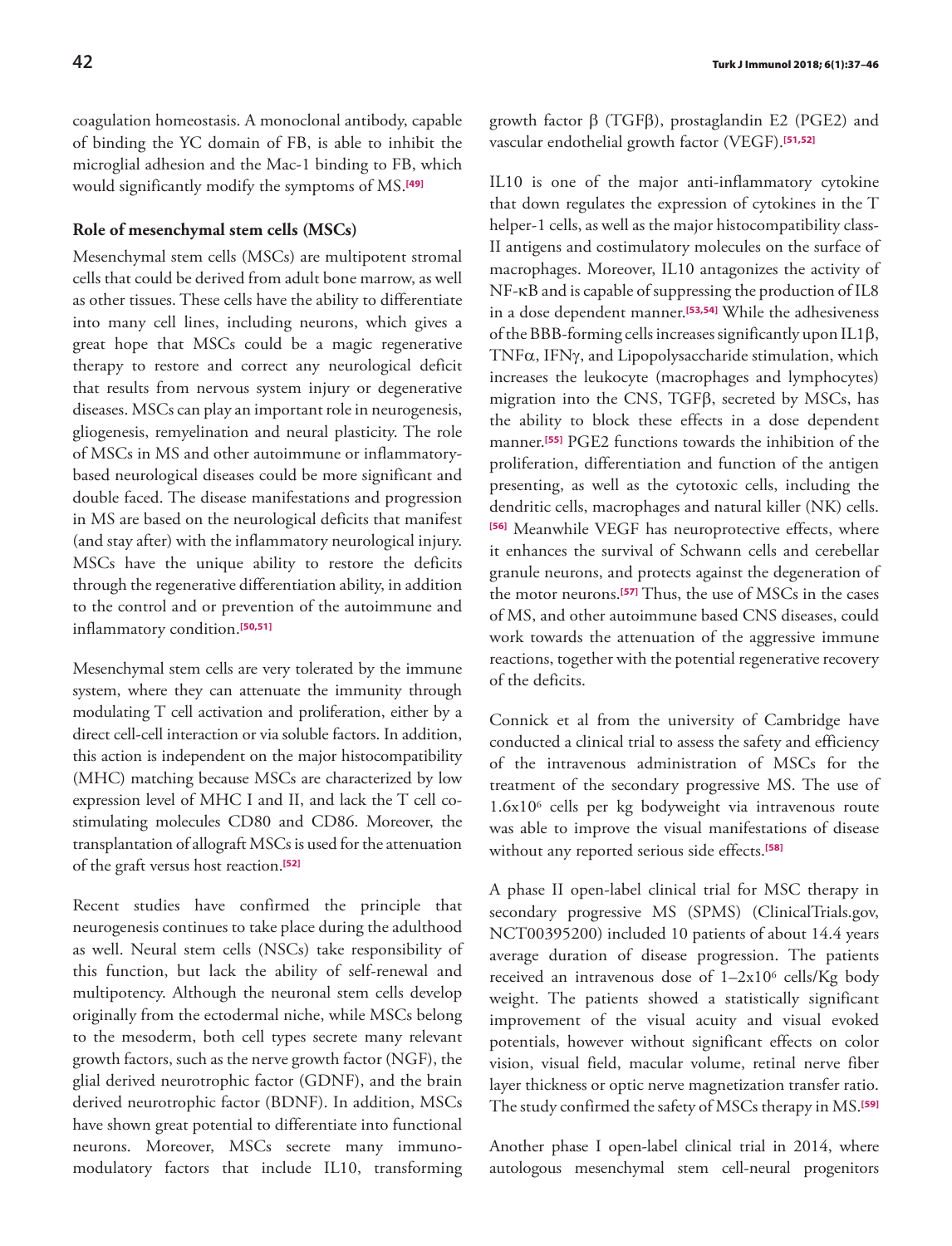(MSC-NPs) were administrated intrathecal (IT) in 20 patients with progressive MS with an average EDSS of 6.0. The administration of MSC-NPs were performed in three doses of up to 10 million cells per injection, with three month-intervals. The therapy was reported to be safe and tolerable. A single IT injection of autologous MSCs was associated with short-term adverse events of transient lowgrade fever, nausea, vomiting, weakness in the lower limbs and headache. No major adverse events were observed. The MSC therapy stabilized the disease progression safely. A randomized placebo-controlled phase II trial on 9 patients treated with 1–2x106 MSCs/Kg body weight intravenous infusion reported a reduction of the proinflammatory T cell profile, mainly IFN-c and IL17-producing CD4+ T cells, thus, a reduced Th1/Th17 ratio.**[59]**

#### **The therapeutic recommendation**

The intravenous and intrathecal administration of the monoclonal FB-YC domain antibodies (which blocks the binding of FB to Mac-1 and the microglial cells, blocking the role of FB in the enhancement of CNS lymphocytic migration), together with MSCs (priorly cultured to 90% confluence), could have the potential not only to attenuate the disease progression, but also to recover the deficits.

The major concern of this therapeutic strategy might be the risk of the incorporation of MSCs in cancer development, which can not be completely excluded without the application of long-term clinical studies.

In a previous report, the proliferative potential of human umbilical cord perivascular MSCs (HUCPVMSCs) was compared to that of the BMMSCs. The results showed similar proliferation rates at the beginning, however, between days 7 and 14, the HUCPVMSCs had higher proliferation rate, and beyond 20 days, the BMMSCs responded to contact inhibition and stopped proliferation, while HUCPVMSCs continued to proliferate resulting in multilayering.**[60]** Similarly, HUCPVMSCs showed higher differentiation capacity.

#### **Management of the acute MS exacerbations**

The current trend for the therapy of acute MS exacerbations relies on the use of intravenous cortisone infusion in a dose of 500–1000 mg/day for 3–5 days, followed by a 21 day tapering oral steroid therapy. Though this therapy is usually able to shorten the duration of the acute MS exacerbation, it can't be applied for long term because of the side effects of the cortisone therapy. Nevertheless,

the short term cortisone therapy during exacerbations is not free of side effects. The steroid therapy seems to decrease the oligodendrocyte-mediated repair of the demyelinated lesions, have a dramatic effects on the bone

health, in addition to a group of systemic, metabolic and psychiatric complications.**[61]** In resistant cases, and based on the role of B lymphocytes in the pathogenesis of MS, the application of plasma exchange (PE) can improve symptoms in about 42.1% of the cases. However, serious side effects, such as myocardial infarction, arrhythmia and hemolysis, may occur in a rate of 2.8–6.5%.**[62,63]**

The use of the combined "MSCs-monoclonal FB-YC domain antibodies" during the acute MS exacerbations might have the potential to provide an effective therapeutic option, based on its rapid onset of action that is mediated by the monoclonal antibodies and the secreted mediators of MSCs. In the above recommended technique, the culture of the MSCs up to 90% confluence prior to administration will provide adequate mediators in the culture medium that will be potentiated by the further proliferation and the secretions of the cells *in vivo*. This innovative therapeutic strategy seems to worth further studying on the preclinical and clinical levels, in order to precisely assess its therapeutic value versus complications.

# **Conclusion**

The currently available therapeutic options for MS rely on the modulation of the autoimmune reactivity, mainly the lymphocytic functions. The use of MSCs has proved safety, and is expected to provide immune-modulation and regenerative empowerment. In this paper, a combination of MSCs therapy and a specific blocker of the proinflammatory action of fibrinogen seems theoretically to provide a very powerful and targeted therapy against MS and its related disorders, where the side effects of the other therapeutic options could be avoided, and the neurological deficits could be restored. While the notions of MSCs and anti-fibrinogen therapies in MS were introduced before, this is the first paper ever to introduce the notion of their combination, establishing the Shehata's therapy. Experimental realization of this notion will provide more evidence based medical data regarding its safety and applicability, and might allow its broadcasting for the management of other autoimmune diseases.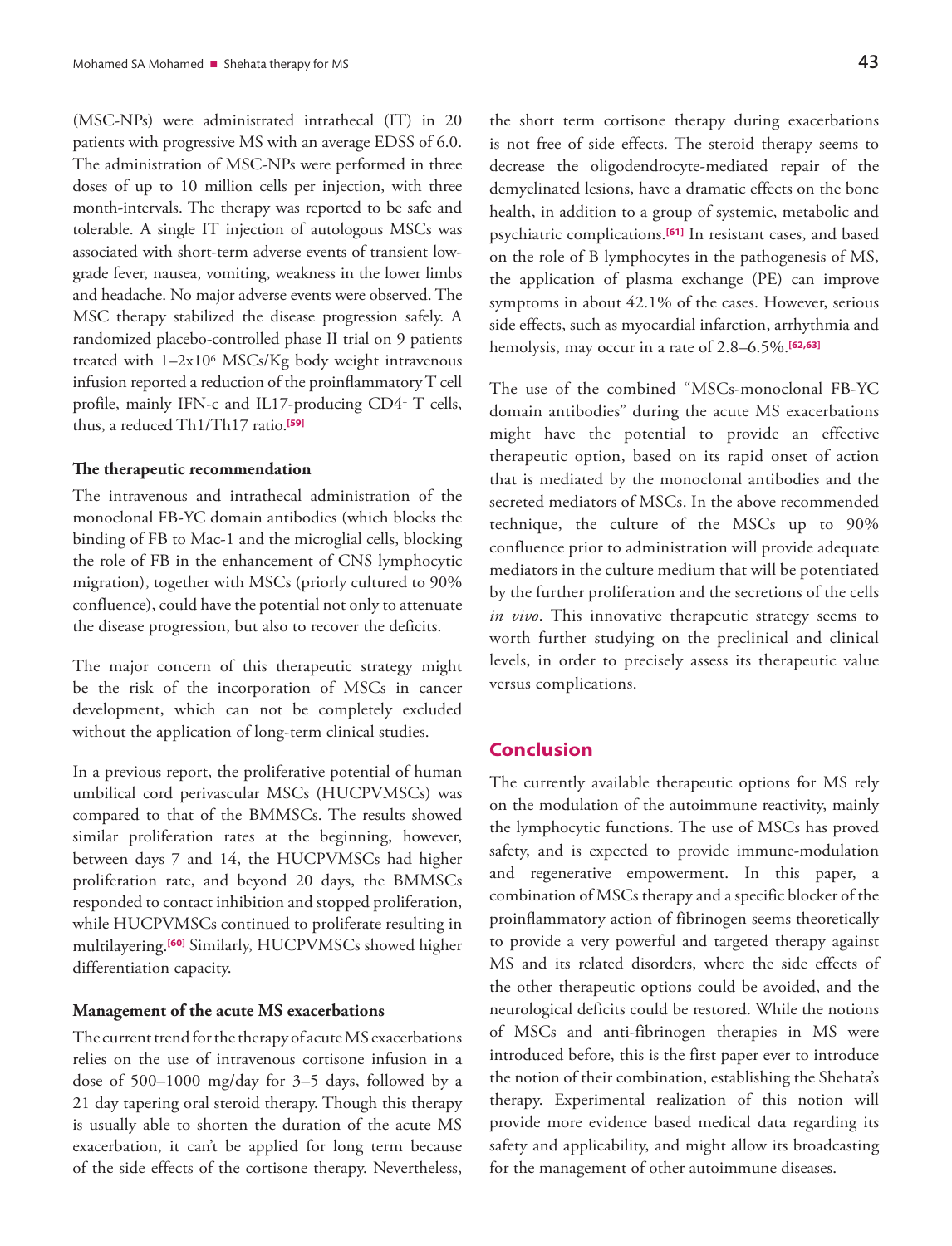#### **Ethics Committee Approval:** Not applicable

**Informed Consent:** Not applicable

**Peer-review:** Externally peer-reviewed.

**Conflict of Interest:** The intellectual properties included and described in this manuscript belong solely to the author. Reproduction or use of any of the included intellectual properties requires the written permission of the author. The author welcomes funding cooperation for experimental and clinical studies.

**Financial Disclosure:** The author declared that this work has received no financial support

## **References**

- **1.** TorkildsenØ, Myhr KM, Bø L. Disease-modifying treatments for multiple sclerosis - a review of approved medications. Eur J Neurol 2016;23 Suppl 1:18–27. https://doi.org/10.1111/ene.12883
- **2.** Politte LC, Huffman JC, Stern TA. Neuropsychiatric Manifestations of Multiple Sclerosis. Prim Care Companion J Clin Psychiatry 2008;10:318–24.
- **3.** Loma I,Heyman R. Multiple Sclerosis: Pathogenesis and Treatment. Curr Neuropharmacol 2011;9:409–16. https://doi. org/10.2174/157015911796557911
- **4.** Dhib-Jalbut S, Marks S. Interferon-b mechanisms of action in multiple sclerosis. Neurology 2010;74 Suppl 1:S17–24. https:// doi.org/10.1212/WNL.0b013e3181c97d99
- **5.** The IFNB Multiple Sclerosis Study Group. Interferon beta-1b is effective in relapsing-remitting multiple sclerosis. I. Clinical results of a multicenter, randomized, double-blind, placebocontrolled trial. Neurology 1993;43:655–61.
- **6.** Jacobs LD, Cookfair DL, Rudick RA, Herndon RM, Richert JR, Salazar AM, et al. Intramuscular interferon beta-1a for disease progression in relapsing multiple sclerosis. Ann Neurol 1996;39:285–94. https://doi.org/10.1002/ana.410390304
- **7.** PRISMS (Prevention of Relapses Disability by Interferon beta-1a Subcutaneously in Multiple Sclerosis) Study Group. Randomised double-blind placebo controlled study of interferon beta-1a in relapsing/remitting multiple sclerosis. Lancet 1998;352:1498– 504.
- **8.** PRISMS Study Group and the University of British Columbia MS/MRI Analysis Group. PRISMS-4: Long-term efficacy of interferon-beta-1a in relapsing MS. Neurology 2001;56:1628–36.
- **9.** Racke MK, Lovett-Racke AE, Karandikar NJ. The mechanism of action of glatiramer acetate treatment in multiple sclerosis. Neurology 2010;74 Suppl 1:S25–30. https://doi.org/10.1212/ WNL.0b013e3181c97e39
- **10.** Johnson KP, Brooks BR, Cohen JA, Ford CC, Goldstein J, Lisak RP, et al. Copolymer 1 reduces relapse rate and improves disability in relapsing remitting multiple sclerosis: results of a phase III multicenter, double-blind, placebo-controlled trial The Copolymer 1 Multiple Sclerosis Study Group.. Neurology 1995;45:1268–76.
- **11.** Comi G, Filippi M, Wolinsky JS. European/Canadian multicenter, double-blind, randomized, placebo-controlled study of the effects of glatiramer acetate on magnetic resonance imaging - measured disease activity and burden in patients with relapsing multiple sclerosis. European/Canadian Glatiramer Acetate Study Group. Ann Neurol 2001;49:290–7.
- **12.** Comi G, Martinelli V, Rodegher M, Moiola L, Bajenaru O, Carra A, et al. Effect of glatiramer acetate on conversion to clinically definite multiple sclerosis in patients with clinically isolated syndrome (PreCISe study): a randomised, double-blind, placebo-controlled trial. Lancet 2009;374:1503–11. https://doi. org/10.1016/S0140-6736(09)61259-9
- **13.** Wolinsky JS, Narayana PA, O'Connor P, Coyle PK, Ford C, Johnson K, et al. Glatiramer acetate in primary progressive multiple sclerosis: results of a multinational, multicenter, doubleblind, placebo-controlled trial. Ann Neurol 2007;61:14–24. https://doi.org/10.1002/ana.21079
- **14.** Papadopoulou A, Kappos L, Sprenger T. Teriflunomide for oral therapy in multiple sclerosis. Expert Rev Clin Pharmacol 2012;5:617–28. https://doi.org/10.1586/ecp.12.56
- **15.** O'Connor P, Wolinsky JS, Confavreux C, Comi G, Kappos L, Olsson TP, et al. Randomized trial of oral teriflunomide for relapsing multiple sclerosis. N Engl J Med 2011;365:1293–303. https://doi.org/10.1056/NEJMoa1014656
- **16.** Confavreux C, O'Connor P, Comi G, Freedman MS, Miller AE, Olsson TP, et al. Oral teriflunomide for patients with relapsing multiple sclerosis (TOWER): a randomised, double-blind, placebo-controlled, phase 3 trial. Lancet Neurol 2014;13:247–56. https://doi.org/10.1016/S1474-4422(13)70308-9
- **17.** Linker RA, Gold R. Dimethyl fumarate for treatment of multiple sclerosis: mechanism of action, effectiveness, and side effects. Curr Neurol Neurosci Rep 2013;13:394. https://doi.org/10.1007/ s11910-013-0394-8
- **18.** Gold R, Kappos L, Arnold DL, Bar-Or A, Giovannoni G, Selmaj K, et al. Placebo-controlled phase 3 study of oral BG-12 for relapsing multiple sclerosis. N Engl J Med 2012;367:1098–107. https://doi.org/10.1056/NEJMoa1114287
- **19.** Fox RJ, Miller DH, Phillips JT, Hutchinson M, Havrdova E, Kita M, et al. Placebo-controlled phase 3 study of oral BG-12 or glatiramer in multiple sclerosis. N Engl J Med 2012;367:1087– 97. https://doi.org/10.1056/NEJMoa1206328
- **20.** Rosenkranz T, Novas M, Terborg C. PML in a patient with lymphocytopenia treated with dimethyl fumarate. N Engl J Med 2015;372:1476–8. https://doi.org/10.1056/NEJMc1415408
- **21.** Sweetser MT, Dawson KT, Bozic C. Manufacturer's response to case reports of PML. N Engl J Med 2013;368:1659–61. https:// doi.org/10.1056/NEJMc1300283
- **22.** Kappos L, Radue EW, O'Connor P, Polman C, Hohlfeld R, Calabresi P, et al. A placebo controlled trial of oral fingolimod in relapsing multiple sclerosis. N Engl J Med 2010;362:387–401. https://doi.org/10.1056/NEJMoa0909494
- **23.** Calabresi PA, Radue EW, Goodin D, Jeffery D, Rammohan KW, Reder AT, et al. Safety and efficacy of fingolimod in patients with relapsingremitting multiple sclerosis (FREEDOMS II): a double-blind, randomised, placebo-controlled, phase 3 trial. Lancet Neurol 2014;13:545–56. https://doi.org/10.1016/S1474- 4422(14)70049-3
- **24.** Cohen JA, Barkhof F, Comi G, Hartung HP, Khatri BO, Montalban X, et al. Oral fingolimod or intramuscular interferon for relapsing multiple sclerosis. N Engl J Med 2010;362:402–15. https://doi.org/10.1056/NEJMoa0907839
- **25.** Polman CH, O'Connor PW, Havrdova E, Hutchinson M, Kappos L, Miller DH, et al. A randomized, placebo-controlled trial of natalizumab for relapsing multiple sclerosis. N Engl J Med 2006;354:899–910. https://doi.org/10.1056/NEJMoa044397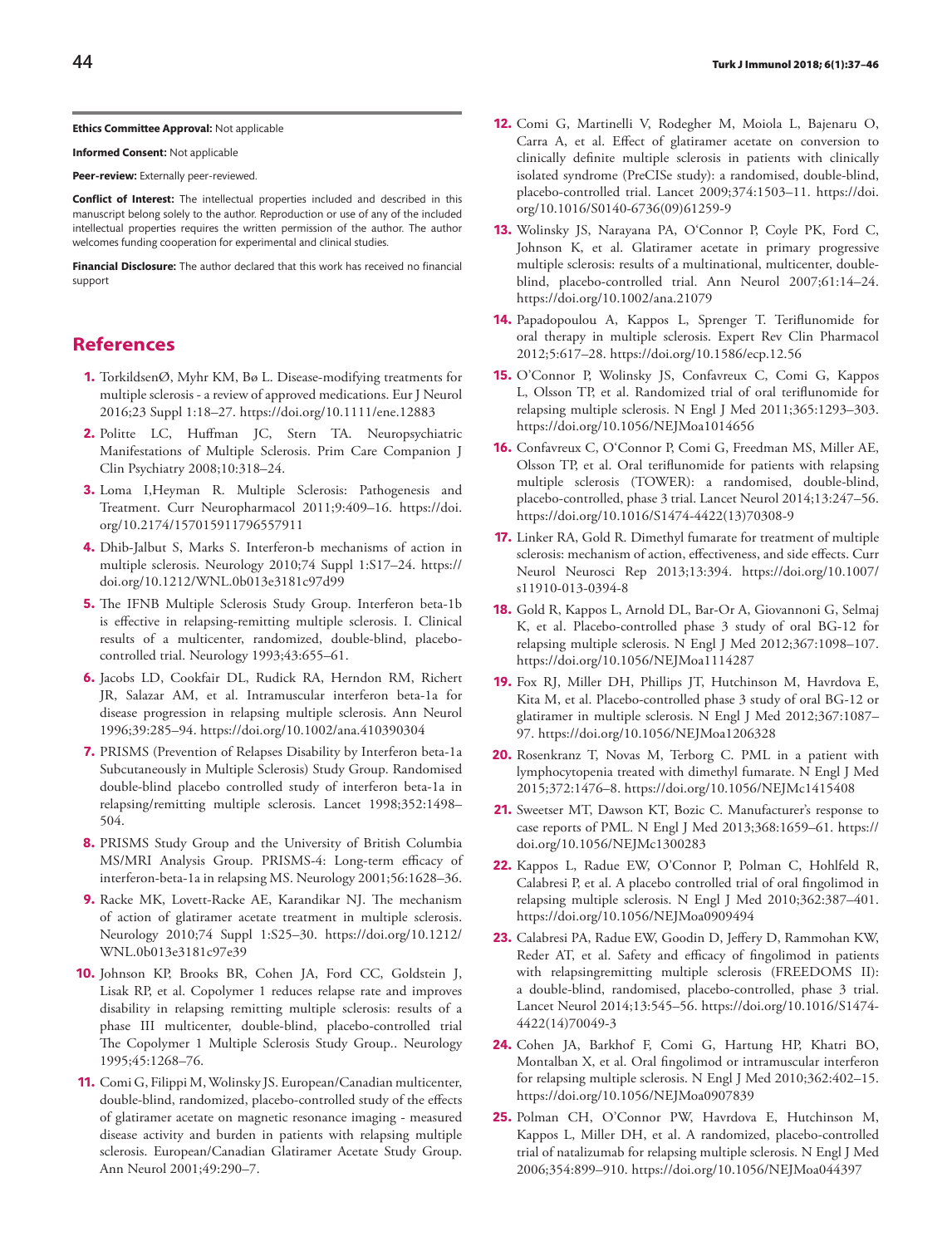- **26.** Rudick RA, Stuart WH, Calabresi PA, Confavreux C, Galetta SL, Radue EW, et al. Natalizumab plus interferon beta-1a for relapsing multiple sclerosis. N Engl J Med 2006;354:911–23. https://doi. org/10.1056/NEJMoa044396
- **27.** Clifford DB, De Luca A, Simpson DM, Arendt G, Giovannoni G, Nath A. Natalizumab-associated progressive multifocal leukoencephalopathy in patients with multiple sclerosis: lessons from 28 cases. Lancet Neurol 2010;9:438–46. https://doi. org/10.1016/S1474-4422(10)70028-4
- **28.** Bloomgren G, Richman S, Hotermans C, Subramanyam M, Goelz S, Natarajan A, et al. Risk of natalizumab-associated progressive multifocal leukoencephalopathy. N Engl J Med 2012;366:1870– 80. https://doi.org/10.1056/NEJMoa1107829
- **29.** Brown JW, Coles AJ. Alemtuzumab: evidence for its potential in relapsing-remitting multiple sclerosis. Drug Des Devel Ther 2013;7:131–8. https://doi.org/10.2147/DDDT.S32687
- **30.** Cohen JA, Coles AJ, Arnold DL, Confavreux C, Fox EJ, Hartung HP, et al. Alemtuzumab versus interferon beta 1a as first-line treatment for patients with relapsing-remitting multiple sclerosis: a randomised controlled phase 3 trial. Lancet 2012;380:1819–28. https://doi.org/10.1016/S0140-6736(12)61769-3
- **31.** Coles AJ, Twyman CL, Arnold DL, Cohen JA, Confavreux C, Fox EJ, et al. Alemtuzumab for patients with relapsing multiple sclerosis after disease-modifying therapy: a randomised controlled phase 3 trial. Lancet 2012;380:1829–39. https://doi.org/10.1016/ S0140-6736(12)61768-1
- **32.** Coles AJ, Wing MG, Molyneux P, Paolillo A, Davie CM, Hale G, et al. Monoclonal antibody treatment exposes three mechanisms underlying the clinical course of multiple sclerosis. Ann Neurol 1999;46:296–304.
- **33.** Paolillo A, Coles AJ, Molyneux PD, Gawne-Cain M, MacManus D, Barker GJ, et al. Quantitative MRI in patients with secondary progressive MS treated with monoclonal antibody Campath 1H. Neurology 1999;53:751–7.
- **34.** Tuohy O, Costelloe L, Hill-Cawthorne G, Bjornson I, Harding K, Robertson N, et al. Alemtuzumab treatment of multiple sclerosis: long-term safety and efficacy. J Neurol Neurosurg Psychiatry 2015;86:208–15. https://doi.org/10.1136/jnnp-2014-307721
- **35.** Millefiorini E, Gasperini C, Pozzilli C, D'Andrea F, Bastianello S, Trojano M, et al. Randomized placebo-controlled trial of mitoxantrone in relapsing-remitting multiple sclerosis: 24-month clinical and MRI outcome. J Neurol 1997;244:153–9.
- **36.** Martinelli V, Radaelli M, Straffi L, Rodegher M, Comi G. Mitoxantrone: benefits and risks in multiple sclerosis patients. Neurol Sci 2009;30 Suppl 2:S167–70. https://doi.org/10.1007/ s10072-009-0142-7
- **37.** Hartung HP, Gonsette R, König N, Kwiecinski H, Guseo A, Morrissey SP, et al. Mitoxantrone in progressive multiple sclerosis: a placebo controlled, double-blind, randomised, multicentre trial. Lancet 2002;360:2018–25. https://doi.org/10.1016/S0140- 6736(02)12023-X
- **38.** Martinelli V, Cocco E, Capra R, Salemi G, Gallo P, Capobianco M, et al. Acute myeloid leukemia in Italian patients with multiple sclerosis treated with mitoxantrone. Neurology 2011;77:1887– 95. https://doi.org/10.1212/WNL.0b013e318238ee00
- **39.** Ellis R, Brown S, Boggild M. Therapy-related acute leukaemia with mitoxantrone: four years on, what is the risk and can it be limited? Mult Scler 2015;21:642–5. https://doi. org/10.1177/1352458514541508
- **40.** Ballabh P, Braun A, Nedergaard M. The blood-brain barrier: an overview: structure, regulation, and clinical implications. Neurobiol Dis 2004;16:1–13. https://doi.org/10.1016/j. nbd.2003.12.016
- **41.** Hall CE, Slayter HS. The Fibrinogen Molecule: Its Size, Shape, and Mode of Polymerization. J Biophys Biochem Cytol 1958;5:11–27.
- **42.** Hatzfeld JA, Hatzfeld A, Maigne J. Fibrinogen and its fragment D stimulate proliferation of human hemopoietic cells in vitro. Proc Natl Acad Sci U S A 1982;79:6280–4.
- **43.** Rubel C, Gomez S, Fernandez GC, Isturiz MA, Caamano J, Palermo MS. Fibrinogen-CD11b/CD18 interaction activates the NF-kappa B pathway and delays apoptosis in human neutrophils. Eur J Immunol 2003;33:1429–38. https://doi.org/10.1002/ eji.200323512
- **44.** Diamond MS, Springer TA. A subpopulation of Mac-1 (CD11b/ CD18) molecules mediates neutrophil adhesion to ICAM-1 and fibrinogen. J Cell Biol 1993;120:545–56.
- **45.** Ugarova TP, Yakubenko VP. Recognition of fibrinogen by leukocyte integrins. Ann N Y Acad Sci 2001;936:368–85.
- **46.** Pillay J, Kamp VM, Pennings M, Oudijk E-J, Leenen LP, Ulfman LH, Koenderman L. Acute-phase concentrations of soluble fibrinogen inhibit neutrophil adhesion under flow conditions in vitro through interactions with ICAM-1 and MAC-1 (CD11b/ CD18). J Thromb Haemost 2013;11:1172–82. https://doi. org/10.1111/jth.12250
- **47.** Ryu JK, Petersen MA, Murray SG, Baeten KM, Meyer-Franke A, Chan JP, et al. Blood coagulation protein fibrinogen promotes autoimmunity and demyelination via chemokine release and antigen presentation. Nature Communications 2015;8164. https://doi.org/10.1038/ncomms9164
- **48.** Corti P, Gladwin MT. Is nitrite the circulating endocrine effector of remote ischemic preconditioning? Circ Res 2014;114:1554–7. https://doi.org/10.1161/CIRCRESAHA.114.303960
- **49.** Petersen MA, Ryu JK, Chang KJ, Etxeberria A, Bardehle S, Mendiola AS, et al. Fibrinogen Activates BMP Signaling in Oligodendrocyte Progenitor Cells and Inhibits Remyelination after Vascular Damage. Neuron 2017;96:1003–12.e7. https://doi. org/10.1016/j.neuron.2017.10.008
- **50.** Zeng R, Wang LW, Hu ZB, Guo WT, Wei JS, Lin H, et al. Differentiation of human bone marrow mesenchymal stem cells into neuron-like cells in vitro. Spine (Phila Pa 1976) 2011;36:997– 1005. https://doi.org/10.1097/BRS.0b013e3181eab764
- **51.** Salgado AJ, Sousa JC, Costa BM, Pires AO, Mateus-Pinheiro A, Teixeira FG, et al. Mesenchymal stem cells secretome as a modulator of the neurogenic niche: basic insights and therapeutic opportunities. Front Cell Neurosci 2015;9:249. https://doi. org/10.3389/fncel.2015.00249
- **52.** Ben-Ami E, Berrih-Aknin S, Miller A. Mesenchymal stem cells as an immunomodulatory therapeutic strategy for autoimmune diseases. Autoimmun Rev 2011;10:410–5. https://doi. org/10.1016/j.autrev.2011.01.005
- **53.** Kyurkchiev D, Bochev I, Ivanova-Todorova E, Mourdjeva M, Oreshkova T, Belemezova K, Kyurkchiev S. Secretion of immunoregulatory cytokines by mesenchymal stem cells. World J Stem Cells 2014;6:552–70. https://doi.org/10.4252/wjsc.v6.i5.552